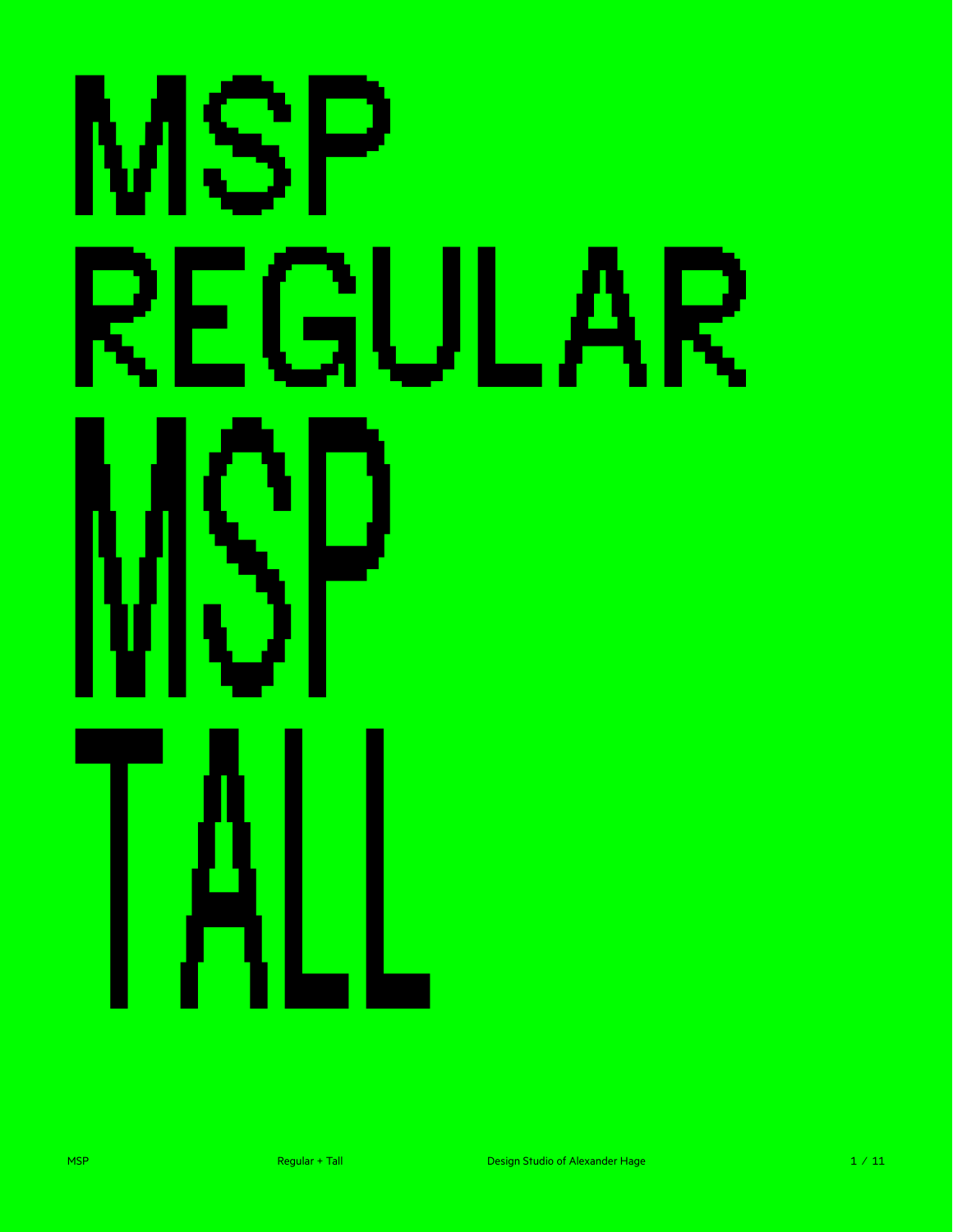

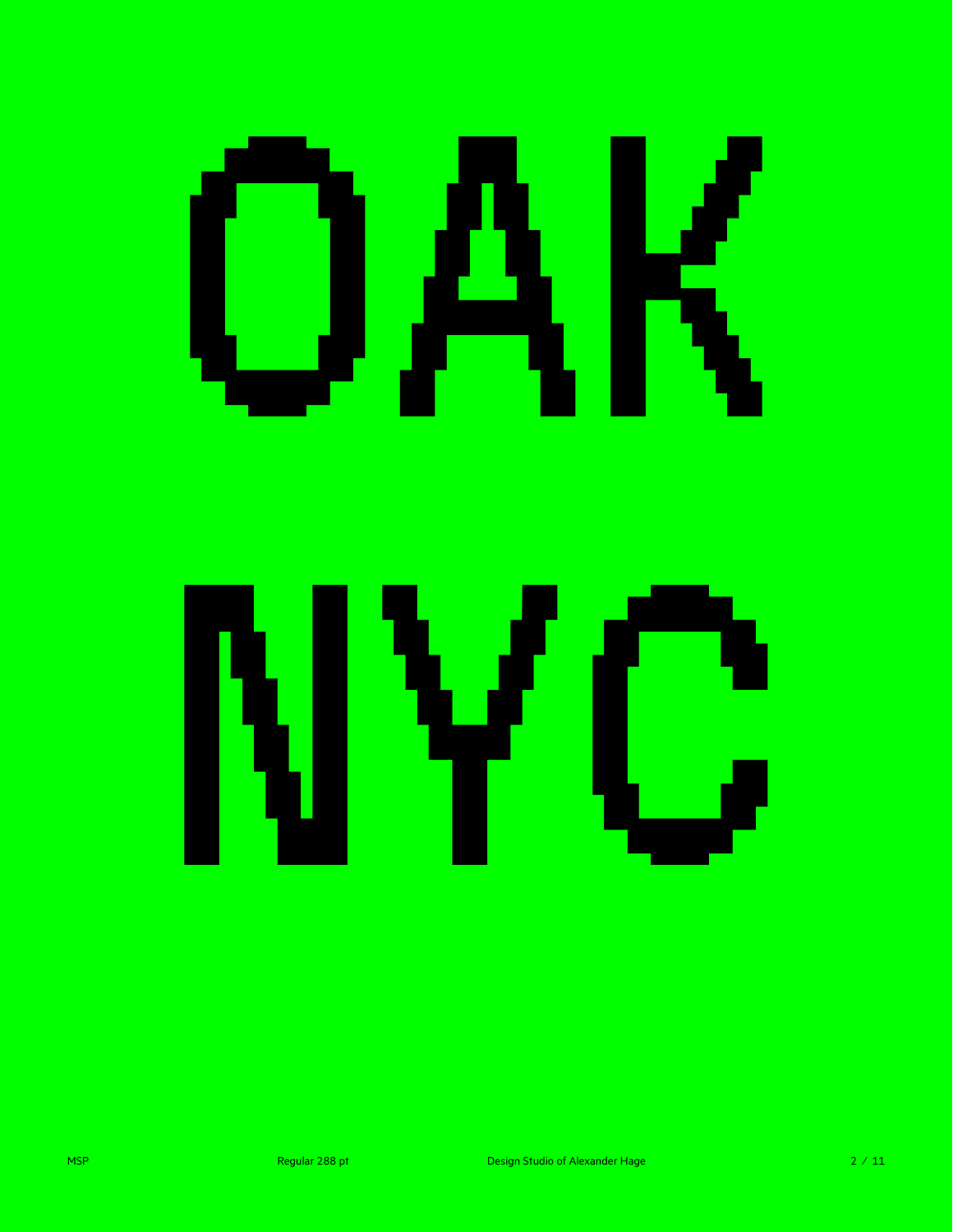# MSP -> MEX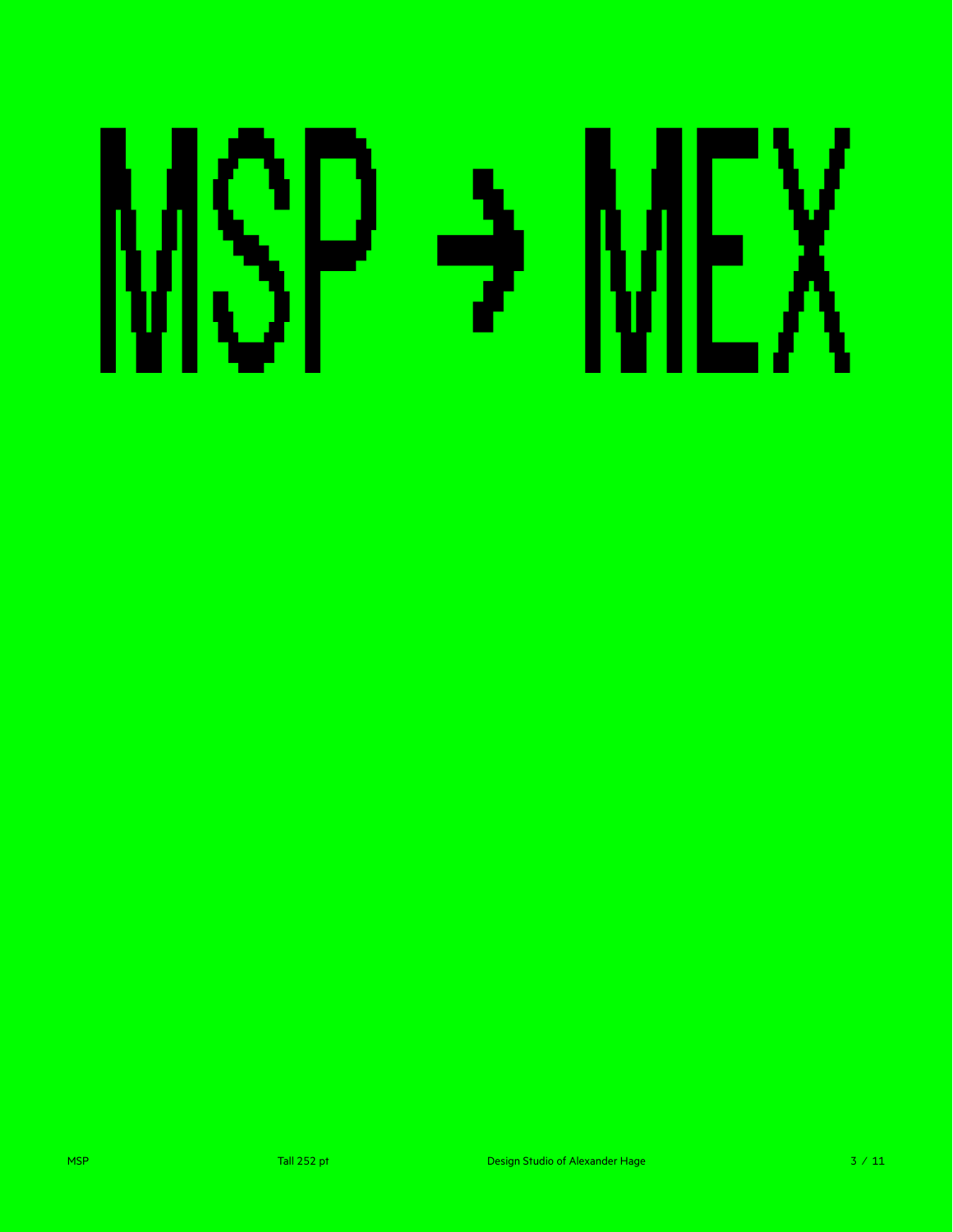#### ← West ↑ North → East ↓ SOUTH 下 NORTHWEST<br>ᅎ NOPTHE∆ST ↗ Northeast ↘ Southeast ↙ Southwest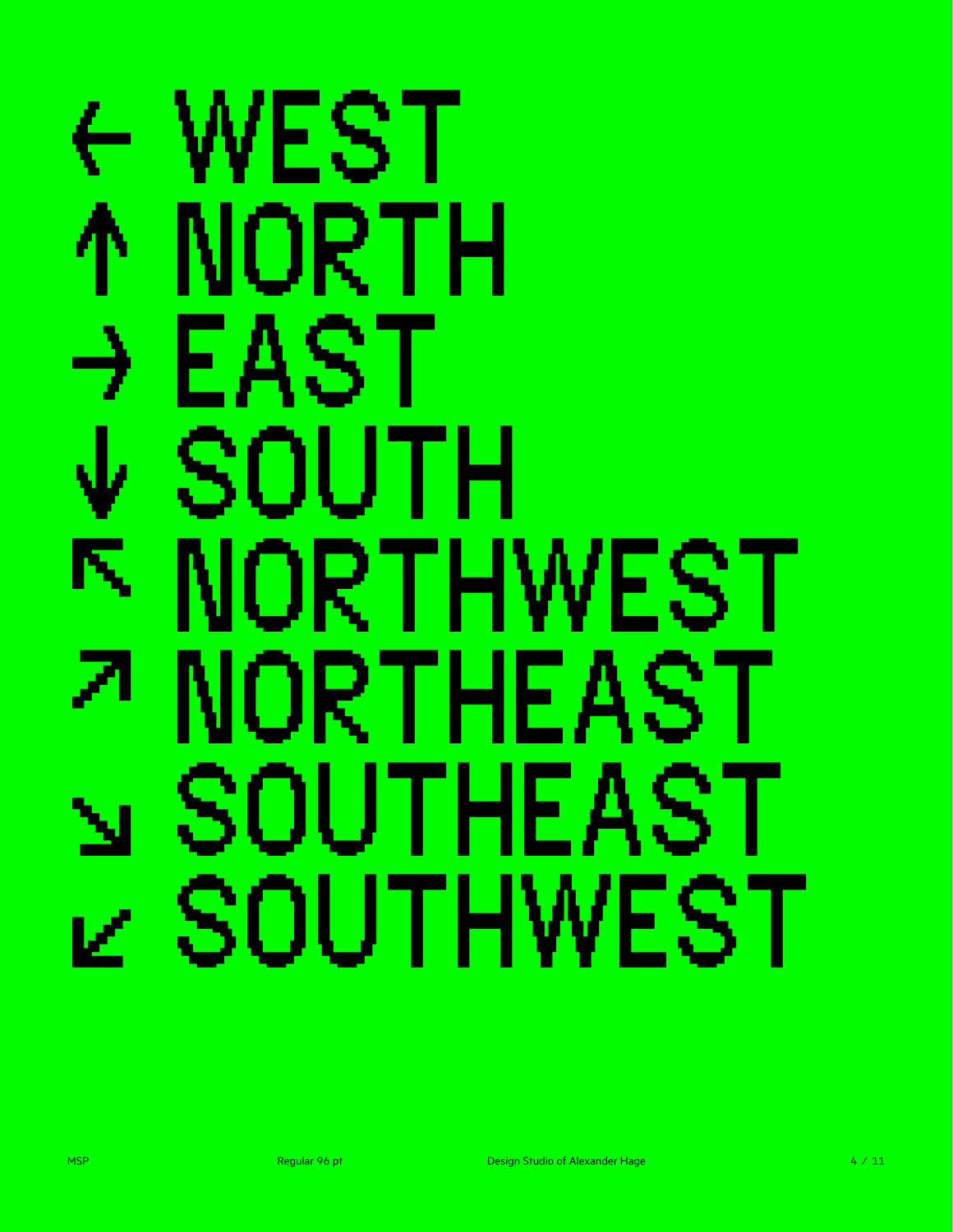#### ← West



↑ North

## → East

## ↗ Northeast

#### ↘ Southeast

↓ South

#### ↙ Southwest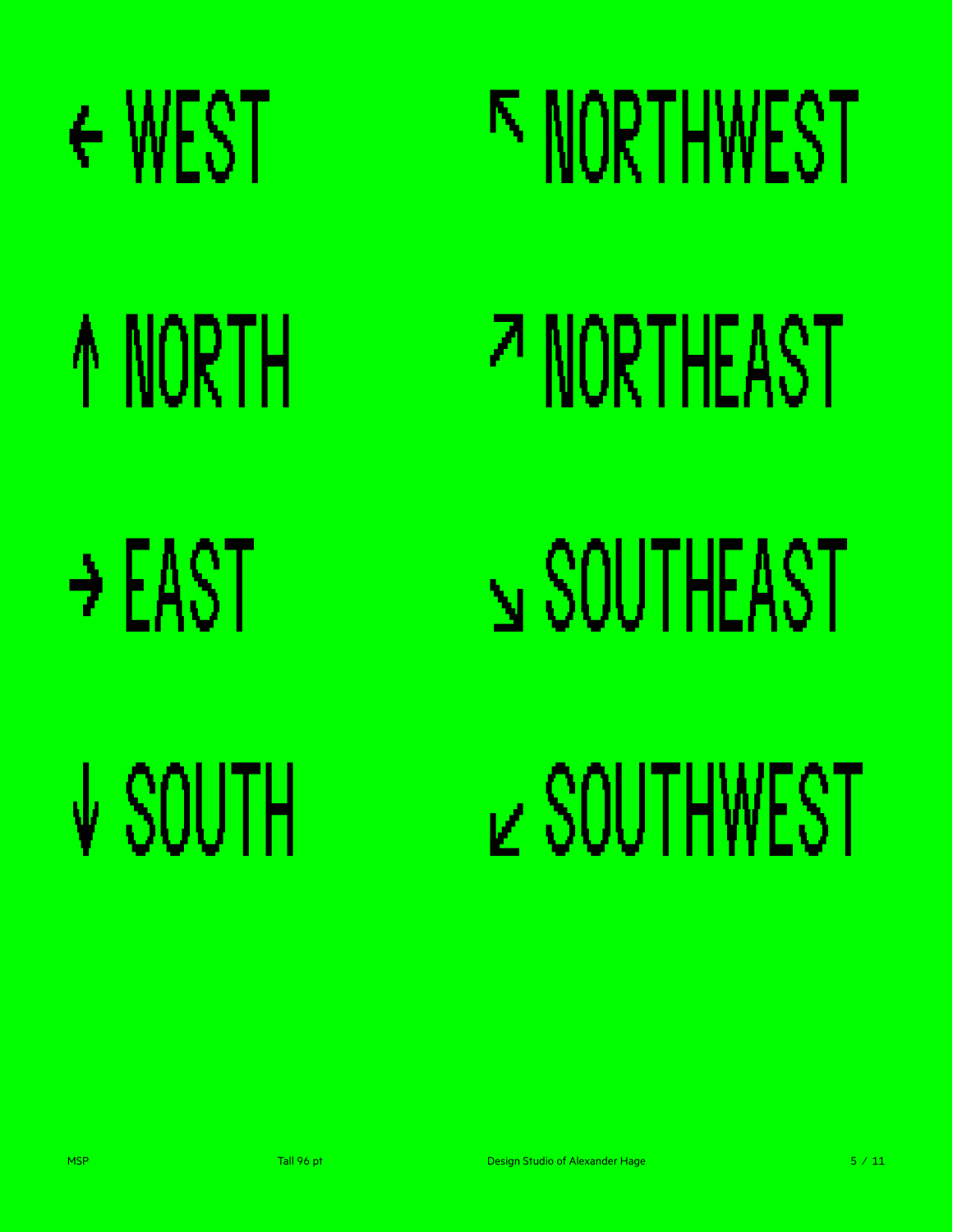Gathering all this together, what I'm suggesting is that we take a protective stance toward ourselves, each other, and whatever is left of what makes us human—including the alliances that sustain and surprise us. And I'm suggesting that we fiercely protect our human animality against all technologies that actively ignore and disdain the body, the bodies of other beings, and the body of the landscape that we inhabit. In becoming Animal, Abram writes that "all our technological utopias and dreams of machine-mediated immortality may fire our inds but they cannot feed our bodies. Indeed, most of this era's transcendent technological visions remain motivated by a fright of the body and its myriad susceptibilities, by a fear of our carnal embedment in a world ultimately beyond our control – by our terror of the very wildness that nourishes and sustains us. Certain people would like to use technology to live longer, or forever. Ironically, this desire perfectly illustrates the death drive at play in the "Manifesto of Maintenance Art" ("separation, individuality, Avant-Garde par excellence; to follow one's own path — do your own thing; dynamic change"). To such people I humbly propose a far more parsimonious way to live forever: to exit the trajectory of productive time, so that a single moment might open almost to infinity.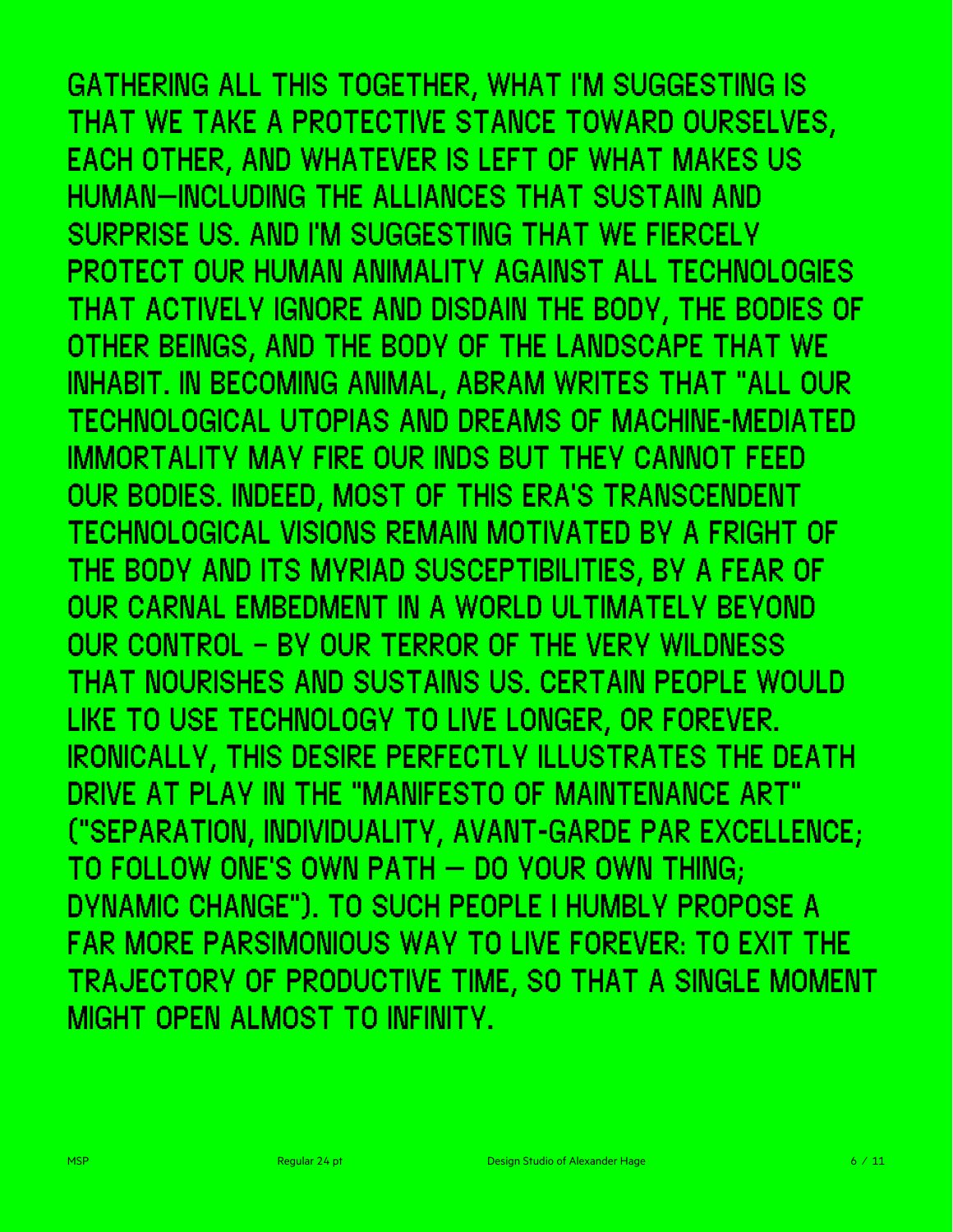Certain people would like to use technology to live longer, or forever. Ironically, this desire perfectly illustrates the death drive at play in the "Manifesto of Maintenance Art" ("separation, individuality, Avant-Garde par excellence; to follow one's own path do your own thing; dynamic change"). To such people I humbly propose a far more parsimonious way to live forever: to exit the trajectory of productive time, so that a single moment might open almost to infinity.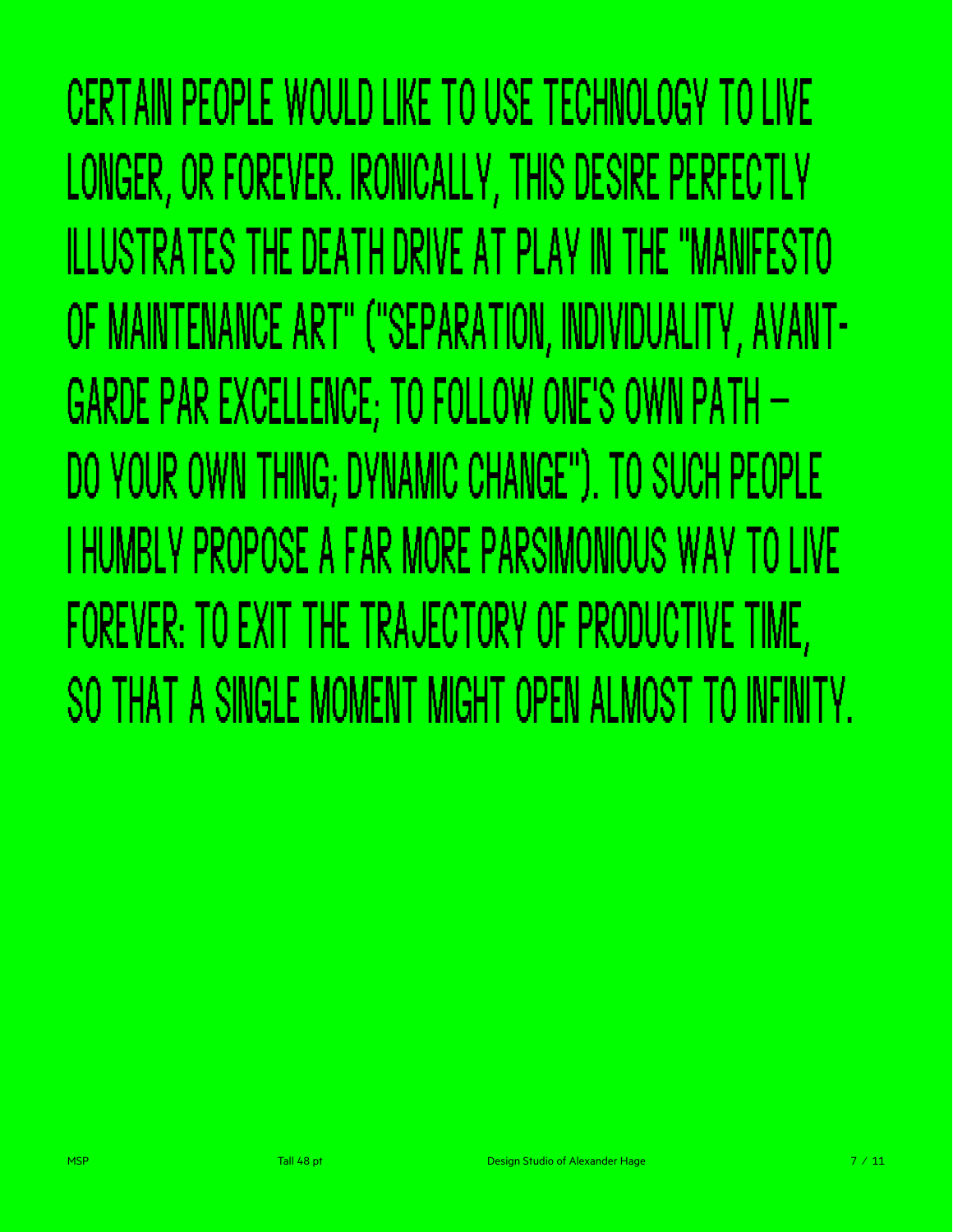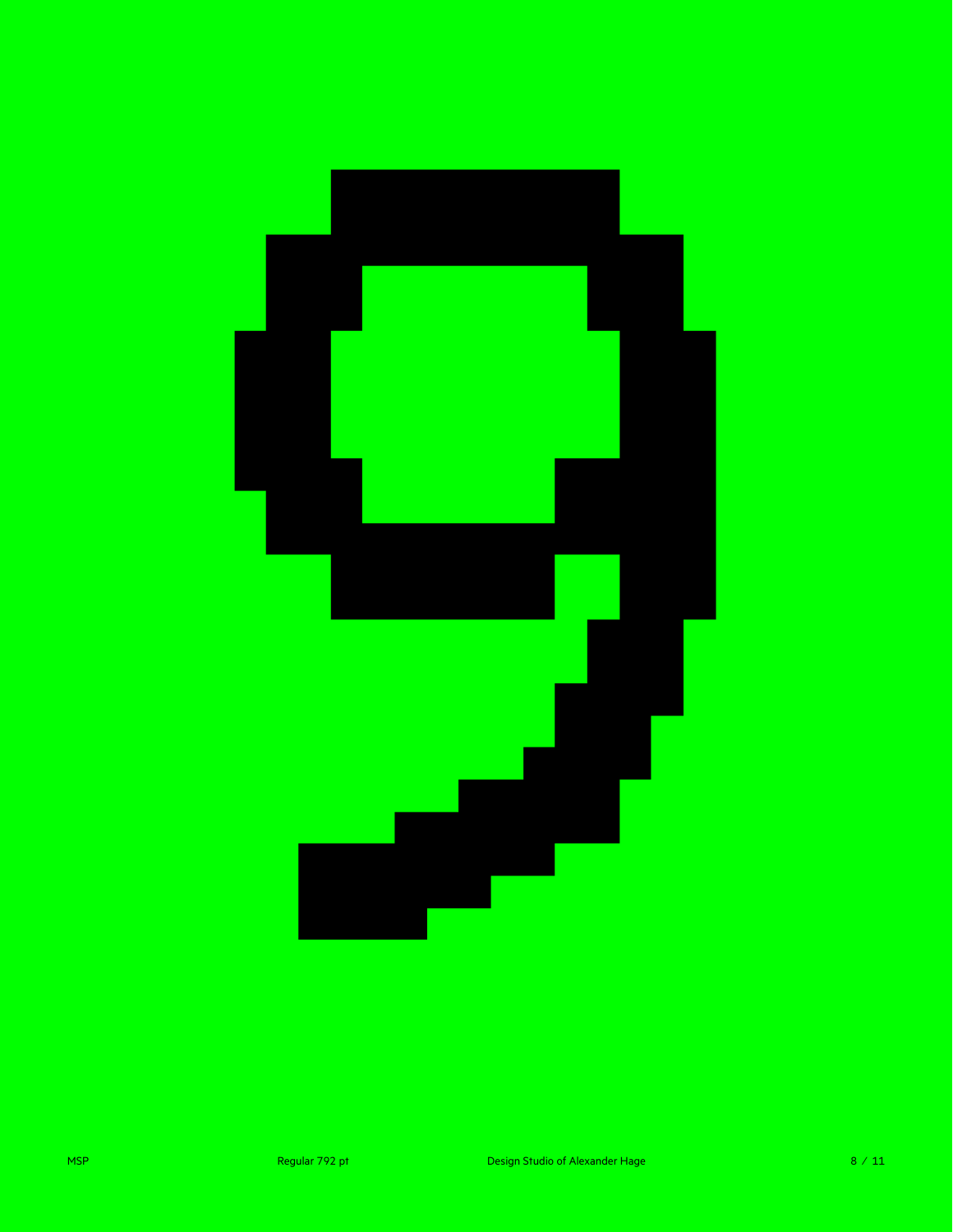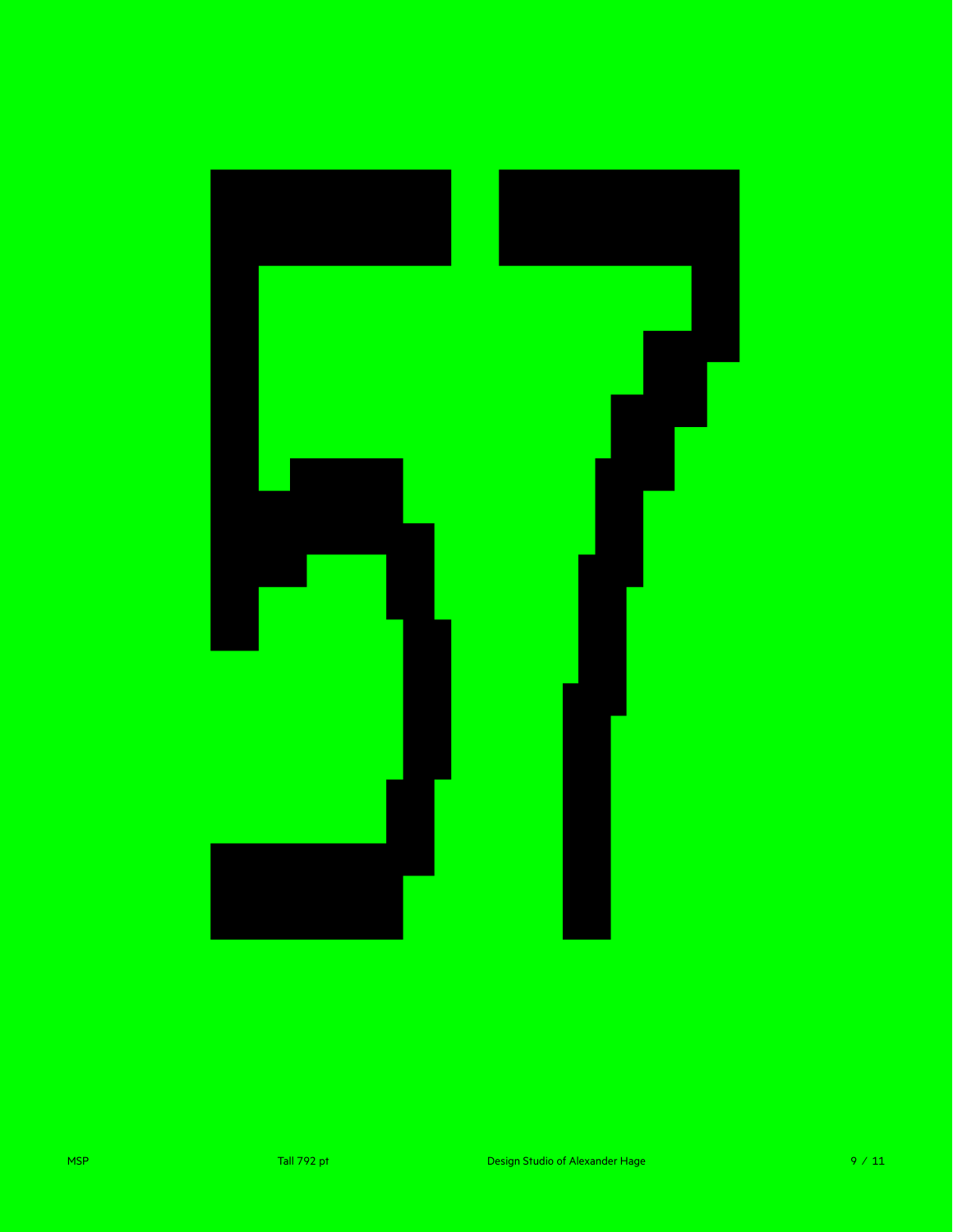| A.                                                                                                                                                                                                                                                                                                                                                                                                                                                                                                                                                                                                                                                                                   | B <sub>a</sub>                  | $\mathbf{C} = \mathbf{C}$                   | D <sub>a</sub>                                                                                                                        | E in                                                                                                                  | F.                        | $G = \Box$       | H <sub>ar</sub>                           | $\mathbf{I}$   | J                                                                                                                                          |
|--------------------------------------------------------------------------------------------------------------------------------------------------------------------------------------------------------------------------------------------------------------------------------------------------------------------------------------------------------------------------------------------------------------------------------------------------------------------------------------------------------------------------------------------------------------------------------------------------------------------------------------------------------------------------------------|---------------------------------|---------------------------------------------|---------------------------------------------------------------------------------------------------------------------------------------|-----------------------------------------------------------------------------------------------------------------------|---------------------------|------------------|-------------------------------------------|----------------|--------------------------------------------------------------------------------------------------------------------------------------------|
| K                                                                                                                                                                                                                                                                                                                                                                                                                                                                                                                                                                                                                                                                                    | L.                              | M                                           | N                                                                                                                                     | 0<                                                                                                                    | P.                        | $\alpha$ .       | $R_{\rm{min}}$                            | S              | $\mathbf{I} = \mathbf{T}$                                                                                                                  |
| U                                                                                                                                                                                                                                                                                                                                                                                                                                                                                                                                                                                                                                                                                    | $\mathsf V$                     | W                                           | $\mathsf{X}$<br><b>Contract Contract Contract Contract Contract Contract Contract Contract Contract Contract Contract Contract Co</b> | <b>EXAMPLE 19</b>                                                                                                     |                           | $Z = 1 - 1$      |                                           | $\#$           | $\boldsymbol{\$}$<br><b>Contract Contract Contract Contract Contract Contract Contract Contract Contract Contract Contract Contract Co</b> |
| $% \mathcal{B} \rightarrow \mathcal{B} \rightarrow \mathcal{B} \rightarrow \mathcal{B} \rightarrow \mathcal{B} \rightarrow \mathcal{B} \rightarrow \mathcal{B} \rightarrow \mathcal{B} \rightarrow \mathcal{B} \rightarrow \mathcal{B} \rightarrow \mathcal{B} \rightarrow \mathcal{B} \rightarrow \mathcal{B} \rightarrow \mathcal{B} \rightarrow \mathcal{B} \rightarrow \mathcal{B} \rightarrow \mathcal{B} \rightarrow \mathcal{B} \rightarrow \mathcal{B} \rightarrow \mathcal{B} \rightarrow \mathcal{B} \rightarrow \mathcal{B} \rightarrow \mathcal{B} \rightarrow \mathcal{B} \rightarrow \mathcal{B} \rightarrow \mathcal{B} \rightarrow \mathcal{B} \rightarrow \mathcal$ |                                 | $8 - 1$                                     | $\overline{\phantom{a}}$                                                                                                              | $\mathbf{D}$                                                                                                          | $*$                       | $\pm$ .          | <b>All Co</b>                             | $\blacksquare$ | $\sim 100$                                                                                                                                 |
| $\overline{\mathscr{S}}$                                                                                                                                                                                                                                                                                                                                                                                                                                                                                                                                                                                                                                                             | $\overline{0}$                  | $1 -$                                       | $2 \pm 1$                                                                                                                             | $3 -$                                                                                                                 | $4 -$                     | $5 -$            | $6 -$                                     | $\overline{7}$ | 8                                                                                                                                          |
| 9                                                                                                                                                                                                                                                                                                                                                                                                                                                                                                                                                                                                                                                                                    | $\sim 10$                       | $\mathcal{V}^{\text{max}}$                  | $\,<$                                                                                                                                 | $=$ $-$                                                                                                               | $>$ $\sim$                | 2 <sup>2</sup>   | @                                         | D              | $\mathbb{R}^n$                                                                                                                             |
| J                                                                                                                                                                                                                                                                                                                                                                                                                                                                                                                                                                                                                                                                                    | $\mathsf{A} \subset \mathbb{R}$ |                                             | $A =$                                                                                                                                 | B <sub>a</sub>                                                                                                        | $\mathbf{C} = \mathbf{C}$ | D.               | E,                                        | F              | G                                                                                                                                          |
| H                                                                                                                                                                                                                                                                                                                                                                                                                                                                                                                                                                                                                                                                                    | <b>J</b>                        | $J_{\rm{max}}$                              | K.                                                                                                                                    | L,                                                                                                                    | $M =$                     | $N =$            | $0 -$                                     | P.             | Q                                                                                                                                          |
| R.                                                                                                                                                                                                                                                                                                                                                                                                                                                                                                                                                                                                                                                                                   | S                               | T                                           | $\mathsf{U}=\mathsf{U}$                                                                                                               |                                                                                                                       | $V = W$                   | $X = \mathbb{R}$ | Y                                         | $\mathsf{Z}$   | ŧ                                                                                                                                          |
|                                                                                                                                                                                                                                                                                                                                                                                                                                                                                                                                                                                                                                                                                      |                                 |                                             |                                                                                                                                       |                                                                                                                       |                           |                  | $\hat{\mathsf{A}}$ and $\hat{\mathsf{A}}$ |                | É Í                                                                                                                                        |
| Ñ                                                                                                                                                                                                                                                                                                                                                                                                                                                                                                                                                                                                                                                                                    |                                 | $\mathfrak{0} \longrightarrow \mathfrak{0}$ |                                                                                                                                       | <b>Contract Contract Contract Contract Contract Contract Contract Contract Contract Contract Contract Contract Co</b> | $\acute{A}$ $\acute{E}$   | $\mathfrak{f}$ . | Ñ                                         | Ó              | ÷                                                                                                                                          |
| Ú                                                                                                                                                                                                                                                                                                                                                                                                                                                                                                                                                                                                                                                                                    |                                 |                                             | $\blacksquare$                                                                                                                        |                                                                                                                       | X                         | $\leftarrow$     | 个                                         | $\rightarrow$  | $\overline{\mathbf{V}}$                                                                                                                    |
| K,                                                                                                                                                                                                                                                                                                                                                                                                                                                                                                                                                                                                                                                                                   | $\mathbf{z}$                    | $\Delta t$                                  | Ø.                                                                                                                                    | $\infty$                                                                                                              |                           |                  |                                           |                |                                                                                                                                            |